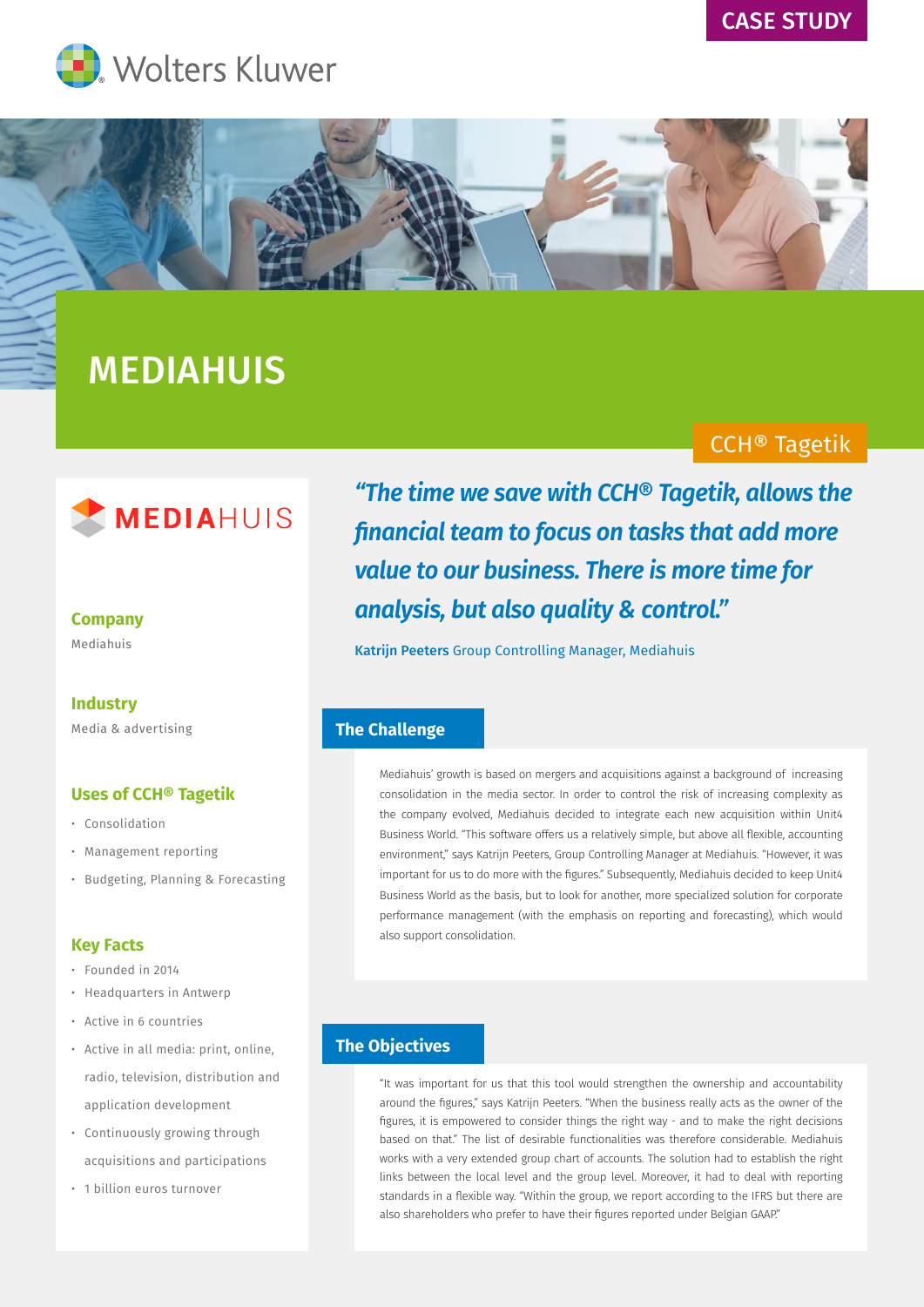# CASE STUDY

## **Requirements**

- Stronger sense of accountability and ownership around financial figures
- Smooth reporting
- Improved analytic insights

#### **Benefits & Results**

- Reporting as an essential tool for finance in the role of local business partner
- Smooth consolidation
- Correct inter-company transactions
- Significantly improved quality & control
- A single version of the truth

Furthermore, the tool had to make all legal figures available at the entity level, whilst also always taking the analytical dimensions into account. "We are working with cost centers, cost structures, product details, etc. This allows us to report at the project level. To put it briefly: the business controllers must also be able to find all their detail reports in this solution." Finally, Mediahuis required an environment that would also allow it to include non-financial information. "That is very diverse data: from the number of FTEs in the entities to sales figures for subscriptions and reach figures for the advertising market."

## **The Solution**

After a thorough market screening process, Mediahuis opted for CCH Tagetik, with element61 as its implementation partner. In CCH Tagetik, Mediahuis found a single platform to support the international expansion of the group: one tool for consolidation, management reporting, budgeting and forecasting, offering one version of the truth. The deciding factors included the ability to support decentralized users and enable dynamic reporting.

"My first task as the Group Controlling Manager was to develop a blueprint for the use of the tool, including the group chart of accounts and the dimensional structure required," says Katrijn Peeters. "In just two months, we mapped all the entities as well as the associated cost structures and processes." Together with element61, Mediahuis also organized workshops about the way in which the company would integrate all those processes in CCH Tagetik. "This has been very intense, partly because Mediahuis was completing the acquisition of INM during the process and was expanding the group with a considerable number of entities." During the actual implementation, Mediahuis began to use CCH Tagetik for consolidation, followed by management reporting. "We put the responsibility for this at local level, with reporting as an essential element for the role of Finance as a local business partner." In this context, Mediahuis still allows local controllers to add additional local reports. "In the future, we also want to better integrate the available non-financial information. Moreover, we are analyzing whether we will also include the budget process and forecasting in CCH Tagetik and we would like to expand the use of the tool to other departments. We don't consider CCH

Tagetik as a solution that can only be used within Finance. There are also possibilities for the

follow-up of figures in departments such as Human Resources and Sales."

#### **The Results and Benefits**

Thanks to CCH Tagetik, the monthly consolidation at Mediahuis is now a smooth process. "The quality is significantly higher," says Katrijn Peeters. "In the past, we had to collect, check and centralize all kinds of Excel files. But this nerve-racking task has now disappeared. At the same time, we know that all inter-company movements are correct." And this allows Mediahuis' financial team to spend considerably more time on quality & control, so that the entire process adds much more value to the organization "We no longer need to spend that time exclusively on monitoring." Moreover, CCH Tagetik offers the company access to accurate data. "There's no more discussion. There's only one version of the truth. And since everyone is working with the same figures, we can analyze them much faster. This leads to strong reports with regard to the content and gives added value for the business."